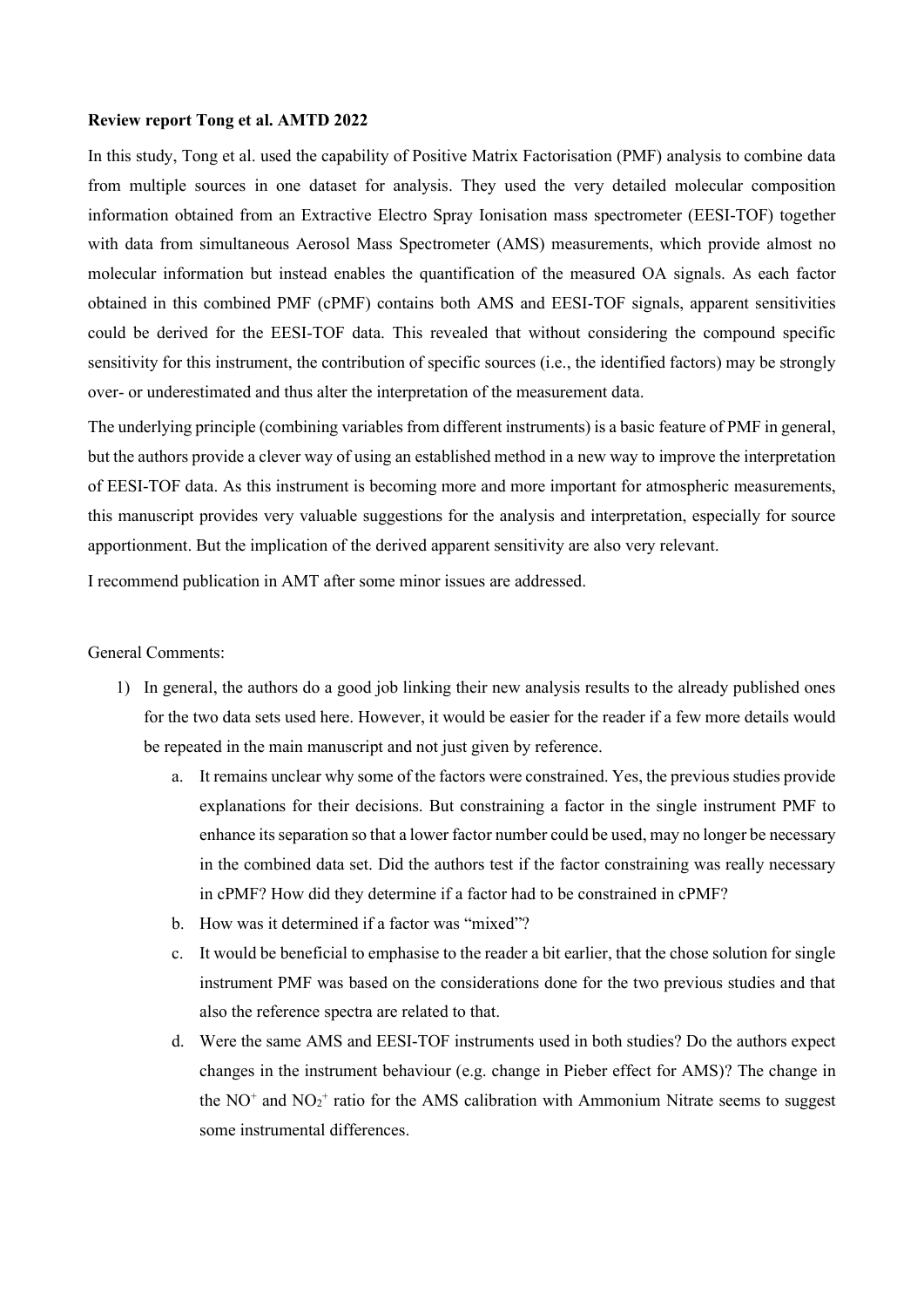- 2) The authors claim that they did not observe any relevant fragmentation or clustering with solvent molecules in the EESI-TOF. I find that hard to believe since other studies reported strong fragmentation for specific ions (Bell et al., 2021). Also, how could it be determined that no clusters with the solvent occurred? Especially with acetonitrile, the danger would be to interpret the N from the solvent molecule as a nitrated organic compound.
- 3) I wonder how computationally intensive this is. There are 2 single instrument PMF runs (with bootstrap, rotations etc). Then the exploratory cPMF run. Then at least 2 more bootstrap cPMF to constrain the additional parameters like CEESI (or the 2D-scan for the a values). Noting that two very short dataset were chosen for this proof-of-concept study, I really wonder how feasible this is for a 2 or 3-month long campaign data set.
- 4) The authors show that for each data set a new set of parameters (a- constraints,  $C<sub>EESI</sub>$ ,  $AS<sub>k</sub>$ ) have to be determined. However, it would be good to really clearly state that once more in the conclusions. Lately I have come across publication which took data set specific parameters from older studies (e.g., for instrument calibrations) and blindly applied them to their data sets. While that is of course the shortcoming of these people and not the original authors, we can try to emphasise that it is really the method that is being presented and that every new data set needs its own careful exploration of the parameter space to provide reliable data interpretation.
- 5) This is just a suggestion: The manuscript is very long with a lot of important details about how to conduct this new version of PMF analysis. A long manuscript is not per se a problem – especially if a "new" analysis method is introduced. But the authors should consider if some of the more technical aspects could be shifted to the Supplement Material – or be presented as an Appendix. That would put a bit more emphasis on the interpretation of the cPMF results like the changes in factor contributions depending on the apparent sensitivity, which is currently a little bit hidden under all the (important) technical details.

## Specific comments:

- 1) P4 L18f: in addition to the PMF studies Lee et al. (2014) could be mentioned here as another study investigating the sources and formation processes of OA. They used FIGAERO-CIMS spectra obtained in dedicated chamber experiments to reconstruct ambient measurements as linear combinations of them.
- 2) P4 L38: typo: wind speed  $(WD)$  ->  $(WS)$
- 3) P5 L14: typo: "by the massed base method" -> with the mass based method
- 4) P6 L9: What was the schedule for the switching between direct sampling and background measurements? I.e. how long between each background measurement? Were there strong changes observed between adjacent background measurements?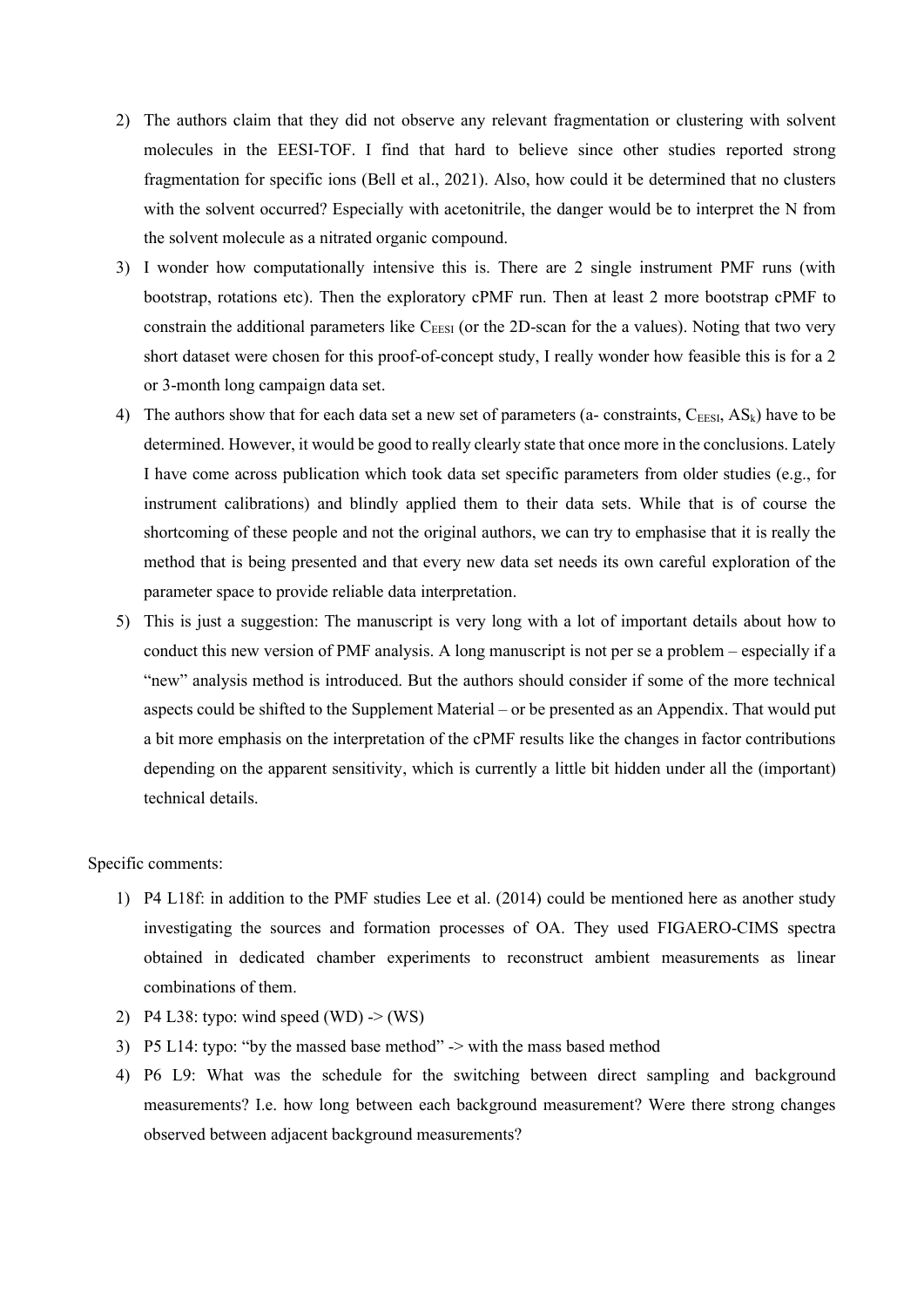- 5) P6 L25ff: For AMS PMF analysis, signals with  $SNR = 0.2 2$  are usually considered as "weak" and downweighed by a factor of 2-3. Only signals with  $SNR < 0.2$  are removed. Why did the authors choose to remove signals with SNR <2?
- 6) P7 L23 & Fig 10: The authors do not explain anything about the two chosen methods (GBR vs LRR). Later in section 3.3 they also do not provide any more information about what these two methods mean, why they were used, or what the different values mean. As the paper is already very long as it is and only a qualitative comparison is conducted anyway, I recommend that the authors decide which of the methods they want to use here. To me the trends seem identical with just a general offset between LRR and GBR.
- 7) P15&16: Here the similarities of the single instrument PMF with the new data set are described and compared to the original ones (although only for AMS). The information presented here is not really used in the rest of the manuscript. This could be a section that could be moved to the supplement and replaced by a sentence stating that the new factors are similar enough to the old ones so that all the interpretations from the previous studies are still valid (see SI for details).
- 8) Table 1: out of curiosity, how many "common ions" are there in the two EESI-TOF data sets? I.e., how many of the 892 ions identified for the winter data were also present in the summer data?
- 9) P18 L22: It is not clear to how the authors handled the HOA and InorgNit factor reference spectra for the EESI-TOF part of the combined dataset. What was the "same intensity" to which all ions were set? Why was 0.01 cps (ug m<sup>-3</sup>)<sup>-1</sup> chosen? Why did they not just set the values to 0 (or a very small number, e.g. 1e-6)?
- 10) P19: where the factor profiles constrained for the  $C_{\text{EESI}}$  analysis in section 3.1.3?
- 11) P19 L29f: The authors state that the summer data follows the "expected" trend of the overlap values with CEESI. But why is that trend expected? And what does it mean that the winter data does not follow the same trend (i.e. having the low values for  $p=7$  and  $C_{EESI} = 0.5$ )? Could it be connected to the change in EESI background due to using a different solvent?
- 12) P20: Do the authors have any idea why the  $C_{\text{EESI}}$  value was so different for the two data set? I assume the AMS sensitivity can be considered as constant. Which changes may have occurred to the EESI to cause this value to change by 2 orders of magnitude  $(2 \div 0.05)$ ?
- 13) P26 L9: Will the world may agree on the time for lunch, dinner time is very culture specific (just ask an Italian and a Finn ;-). It may be more specific to give the time of day in the description of the COA factor and then clarify that those times correspond to lunch and dinner in Switzerland.
- 14) P26 & Fig S28, S29: It is very good that the authors provide the factor mass spectra for comparison. But the chosen visualisation may not be the best. As this is HR data, sticks may overlap and not be distinguishable (especially for EESI-TOF). The authors could try using a modified Kroll diagram (OSC vs carbon number) with showing the signal intensity of the base case as the size of the symbols. Then a colour code could be used to show the difference to the compared factor. That would also highlight if certain groups of compounds are different (e.g. dimers).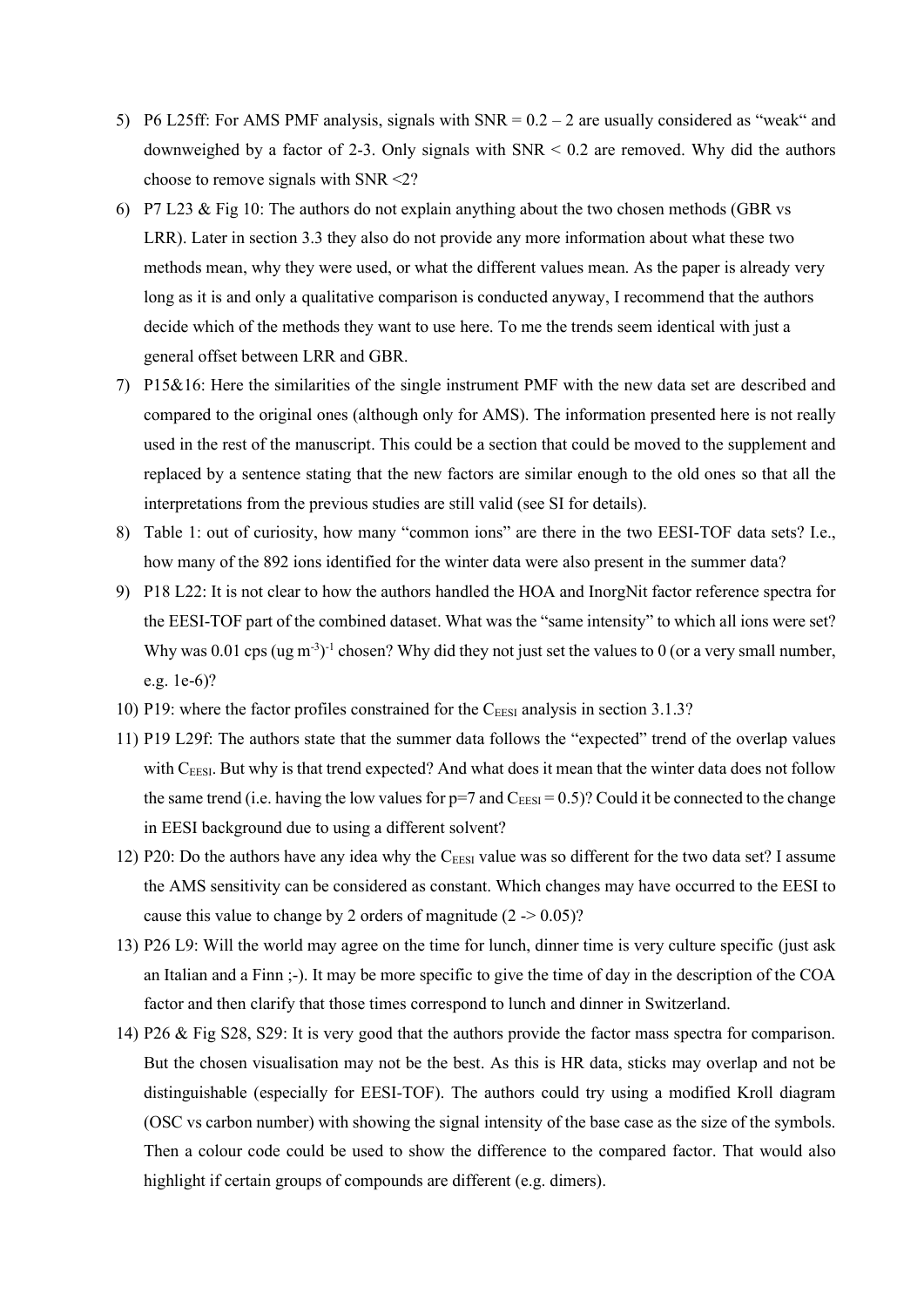- 15) P27 L14. Hereafter the notation "Sum\_BB" etc is used. It is clear what the authors mean, but it may enhance readability if the Greek  $\Sigma$  were used instead of Sum (e.g.,  $\Sigma$  BB). Especially in Fig 7 and Fig 10, this would highlight at these values are something different from the after bars/markers.
- 16) P29 L22: It feels a bit odd that one of the arguments to constrain individual factor profiles was to prevent factor splitting. But now the authors recombine two factors which they deem to have been split artificially. Since I am not a fan of overly constrained PMF, I do not want to recommend constraining LABB. But it makes me wonder if using the same constraints in cPMF as in single PMF is the right approach here.
- 17) P30 L 1 & 29: The authors have used correlations for almost everything to express similarity. But now for the factors they use "qualitatively similar". What does that mean here? Is there a reason why the authors do not use a mathematical measure for the similarity of their factors (e.g., uncentered R or contrast angle)? How can they be qualitatively similar if one contains ON and the other does not?
- 18) P30 L 1ff: Also, how meaningful is it to compare the factor mass spectrum of the constrained factors here? How much could e.g. HOA really vary with the set constraints? E.g. how big are the differences of HOA for summer and winter?
- 19) P30 L 9 "consistent with other studies" If the authors use the PMF factor from Qi et al. to create a constrained factor, they cannot claim that this factor than is in good agreement with Qi et al. (unless the constraint was so loose that a strong variation was truly possible)
- 20) Section 3.3: I find it difficult to follow in this section when the authors are talking about the Fig S32 and S33 and when they are using the "scaled" values in Fig 34 in their arguments. I also do not understand what the benefit is of Fig 34. The spread of the  $AS_k$  values are already visible in S32&33. For me the additional scaling was more confusing than enlightening.
- 21) p33 L43: how is COAs,c multimodal in Fig S32?
- 22) p 34 L 7ff I find the predictive value of levoglucosane/C6H10O5 very limited. It only works for BB factors in which the ion associated with levoglucosane is not disturbed by anything. If the origine of the factors have not yet been interpreted, this value may be misleading.
- 23) P35 L1f & Fig 9: I find the correlation of H:C and relative  $AS_k$  rather poor. 5 markers fall into the square H:C  $1.58 - 1.66$  and AS 1-2 without any clear trend in my eyes. Also, why was H:C chosen? How would this look with O:C or OSc?
- 24) Section 4: In my opinion the authors could put a bit more emphasis on this part of the manuscript. The implications for the interpretation of the factor contributions for the EESI-TOF data are big while the AMS part as not affected as much. To me, that is an important message for any PMF analysis of instruments which lack detailed sensitivity information (so also FIGAERO-CIMS). Already for one instrument applied at the same location but in two different seasons, such big differences are observed. How careful should we then be when comparing factors obtained for different locations.